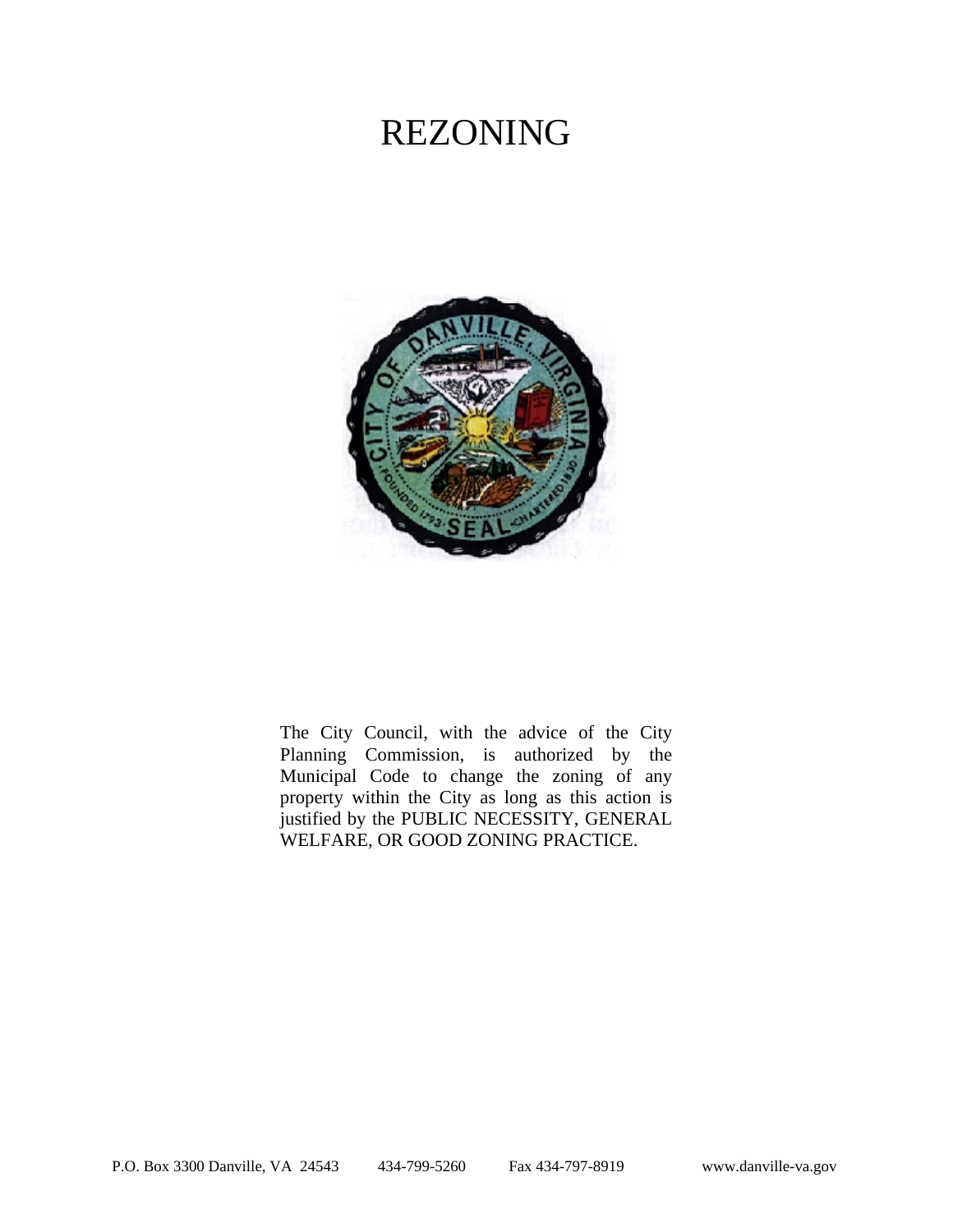# **PROCEDURE**

- 1. **The Applicant** obtains a City tax assessor's map or a survey prepared by a licensed engineer or land surveyor showing the exact boundaries of the property.
- 2. **The Applicant** takes the map and a legal description of the property to the Department of Community Development (Planning Division). The Applicant discusses the proposed rezoning with a department representative and receives a rezoning application with information for its completion.
- 3. **The Applicant** files the application with the Department of Community Development accompanied by a \$360 application fee.
- 4. **The Department** checks the application and accompanying maps and material for accuracy and completeness.
- 5. **The Department** sends the application through the Development Review Process for comments from other City Departments.
- 6. **The Department** sets the case for a public hearing before the City Planning Commission, publishes legal notice of the public hearing in the local newspaper, and mails a notice of the public hearing to property owners within three hundred (300) feet of the subject property.
- 7. **The Department,** prior to the public hearing, analyzes the rezoning application and prepares a written report with a recommendation for the City Planning Commission. The report is made available to the applicant prior to the hearing date.
- 8. **The City Planning Commission** holds a public hearing which the applicant and those interested in the requested rezoning should attend. Those attending may present testimony and evidence for and against the proposed rezoning. The City Planning Commission reviews the request and decides on a recommendation for the City Council based on compliance with the Comprehensive Plan, staff reports, neighborhood considerations and the results of the public hearing.
- 9. **The Department** sets the case for a public hearing before the City Council, publishes legal notices of the public hearing in the local newspaper and mails a notice of the public hearing to property owners within three hundred (300) feet of subject property.
- 10. **The City Manager** prepares and submits a written recommendation to the City Council
- 11. **The City Council** holds a public hearing which the applicant and those interested in the requested rezoning should attend. Those attending may present testimony and evidence for and against the proposed rezoning. The City Council makes its decision based on the City Planning Commission and City Managers recommendations, compliance with the Comprehensive Plan, neighborhood considerations and the results of the public hearing.

If the City Council approves the rezoning, it is adopted by Ordinance and unless otherwise noted is effective immediately.

*Every action, by an affected party, contesting a decision of the City Council to adopt, or failing to adopt a proposed zoning ordinance shall be filed with the Danville Circuit Court within thirty (30) days of the date of Council's decision.*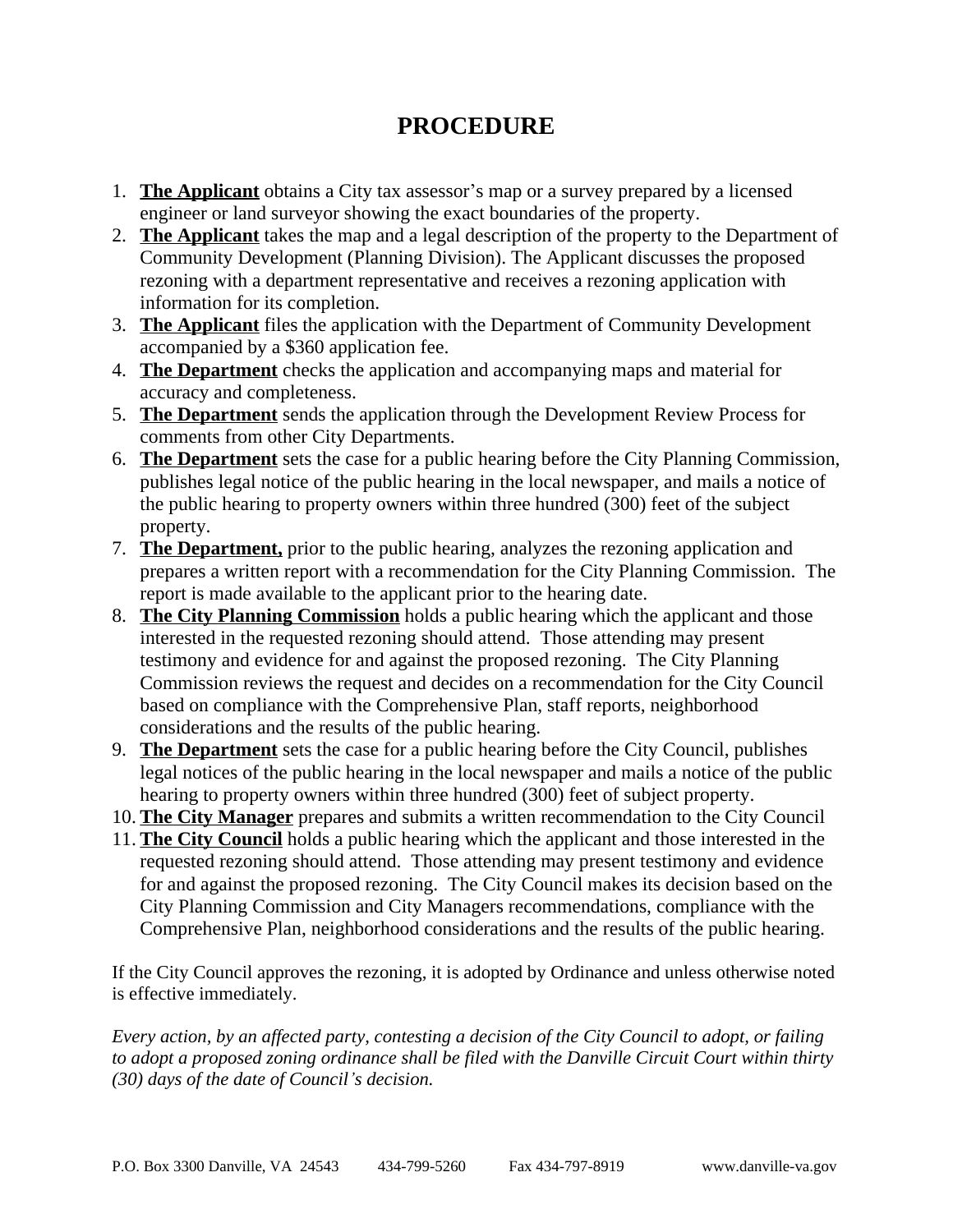### CITY OF DANVILLE

#### REZONING APPLICATION

#### TO THE CITY PLANNING COMMISSION AND THE HONORABLE CITY COUNCIL: Application is hereby made for the rezoning as described below:

# **INFORMATION TO BE PROVIDED BY THE PLANNING DIVISION**

| PROPOSED ZONING:                                                    | TAX MAP NUMBER: University of the SAN MAP NUMBER:                                                                                                                                                                              |
|---------------------------------------------------------------------|--------------------------------------------------------------------------------------------------------------------------------------------------------------------------------------------------------------------------------|
|                                                                     |                                                                                                                                                                                                                                |
| PLANNING COMMISSION DATE: ____________                              |                                                                                                                                                                                                                                |
| <b>INFORMATION TO BE PROVIDED BY THE APPLICANT</b>                  |                                                                                                                                                                                                                                |
| Exact legal description of property (Attach if insufficient space). |                                                                                                                                                                                                                                |
|                                                                     |                                                                                                                                                                                                                                |
|                                                                     |                                                                                                                                                                                                                                |
|                                                                     |                                                                                                                                                                                                                                |
|                                                                     | Proffered Conditions (if any, please attach):                                                                                                                                                                                  |
|                                                                     |                                                                                                                                                                                                                                |
|                                                                     | PRESENT OWNER (S) OF ALL PROPERTIES INCLUDED IN APPLICATION (PLEASE TYPE OR PRINT):                                                                                                                                            |
|                                                                     |                                                                                                                                                                                                                                |
|                                                                     | MAILING ADDRESS: University of the Contract of the Contract of the Contract of the Contract of the Contract of the Contract of the Contract of the Contract of the Contract of the Contract of the Contract of the Contract of |
|                                                                     |                                                                                                                                                                                                                                |
|                                                                     |                                                                                                                                                                                                                                |
|                                                                     |                                                                                                                                                                                                                                |
| <b>APPLICANT (PLEASE TYPE OR PRINT):</b><br>application.            | If the applicant is not the property owner, written authorization from the property owner must accompany this                                                                                                                  |
| NAME:                                                               | TELEPHONE:                                                                                                                                                                                                                     |
|                                                                     |                                                                                                                                                                                                                                |
|                                                                     |                                                                                                                                                                                                                                |